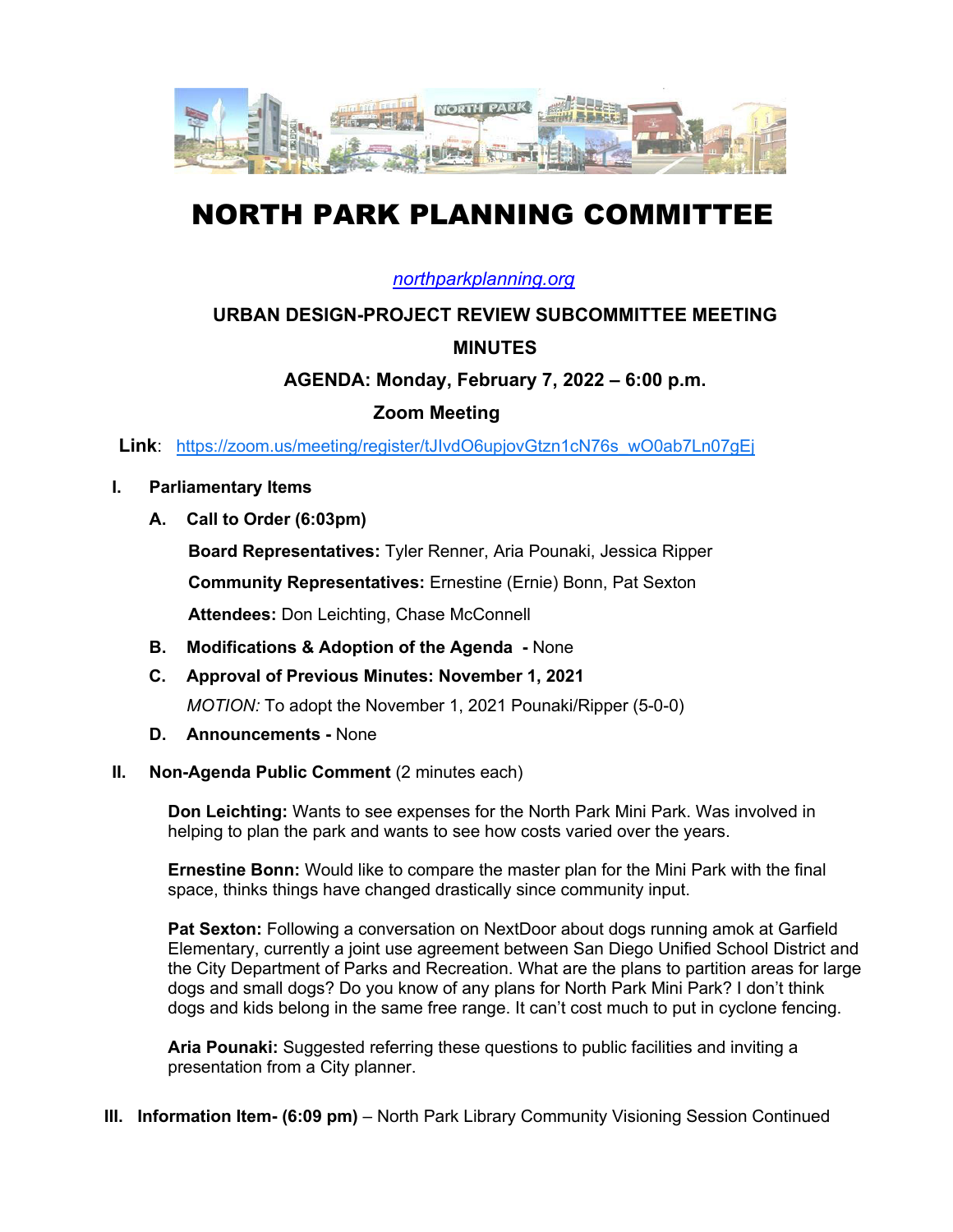At the August 2021 meeting of this subcommittee, there was a discussion item about the North Park library being rebuilt or improved. A survey was conducted with attendees discussing priorities, desired amenities and joint-use and/or redevelopment options to make enhancements possible. This item will revisit those conversations in this subcommittee and eventually a larger discussion will be brought to the full NPPC. Brief presentation by Tyler Renner, followed by discussion.

**Aria Pounaki:** It's helpful to highlight multipurpose projects and important to understand that any project would involve a multi-step process. Way for this to be a win-win by identifying an attractive opportunity for public-private partnership. Realistically given the North Park library's low priority on the City list for improvements. Given that the library serves three communities, we would have a strong case for being prioritized. There is a citizen-driven parks and libraries ballot initiative to put a parcel tax on homeowners to fund these amenities through the tax structure.

**Ernestine Bonn:** There was a rumor circulating on NextDoor about the Mayor wanting to demolish the library and build homes. I like the idea of putting housing in a public-private partnership to increase the size of the library and include housing. Is there enough square footage there?

**Aria Pounaki:** It's about a half-acre lot.

**Ernestine Bonn:** Then there's potential for underground parking

**Pat Sexton:** Are developers paying impact fees for what they are doing? Are we getting anything for all the development they're doing? What is affordable? It's a great idea to surround the library with senior housing, they're past the working years. I'm wondering if developers give anything back to the city for the construction they are doing. How many patrons does the library have?

**Aria Pounaki:** There are development impact fees, but a lot of what's happening is not deed restricted when you build you agree to keep it affordable for 55 years. Some developments have a couple units, others are 100% affordable. How it works is you develop at market rate and that can include a couple units of affordable the City regulates, and the other is where the entire structure is financed with federal, state, and local government and regulated by the City and all units are affordable. Most of what's in North Park is not 100% affordable. A lot of development is generating fees, which come back to us in the University Area Mobility Plan, North Park Mini Park, etc. At one session, we had the City discuss the structure but anticipate that funds will go to a Citywide pot in the future.

**Pat Sexton:** It seems like developers throw in a token number of units, and everything else is at fair market value. At that rate, we're never going to meet the state mandate.....I'd be supportive of truly affordable units, the whole building affordable. I talked to a homeless gentleman who receives Social Security. He explained he doesn't need money from me, but that he can't afford to live on his \$1,100 a month. It seems both the people and the City would benefit.

**Aria Pounaki:** If we want to build a library, we could make it feasible by including housing and prioritizing seniors, etc.

**Jessica Ripper:** It's helpful to have this conversation ahead of things we expect the City to tackle. Right now, we're not on the agenda. If we can work toward a concept that makes it attractive and the City and community can meet multiple social goals, we can go a long way. To clarify, there are different levels of affordability. If you have development with set asides at different levels of affordability, that's fixed. One of the challenges is that there is such a small number of few units for a large number of people at lower incomes, and that's at every age even though the number of seniors is growing. We should look at what's possible, what's needed, and who needs housing? We could also look at children and families, plus there's a move toward intergenerational housing.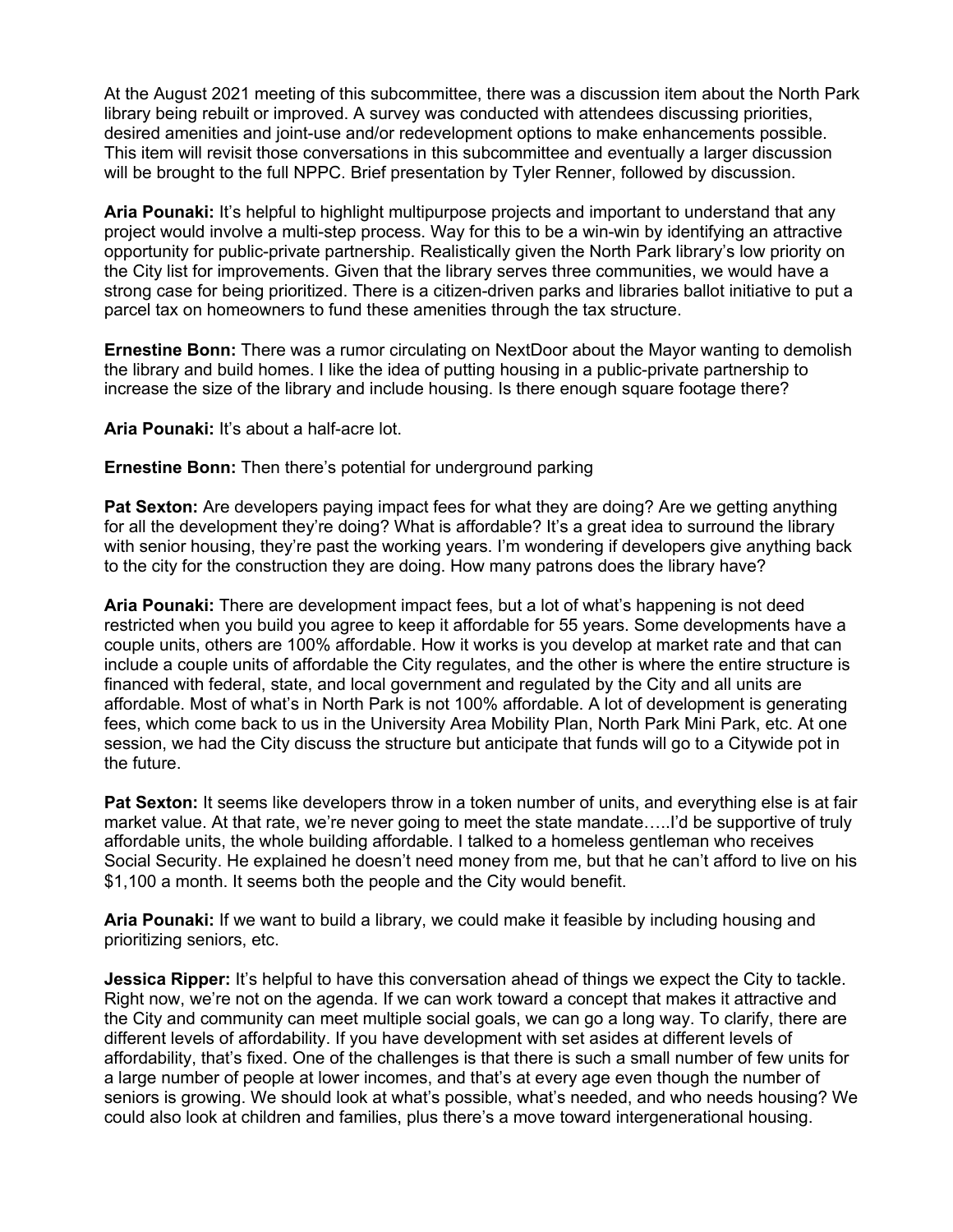**Don Leichting:** You have to imagine if that site goes up 4-5 stories, it's going to be huge. It's going to build a huge wall along North Park Way. It would be better to consider moving the library across the street, and going down and up several stories. The Bank could still use the space, and maybe they can hitchhike on building and uses. We could do something at a lower scale with meeting rooms and parking on North Park Way.

If you have single occupancy units in a new library, it's going to be different than if you have an assortment of low-income, different size units. It would be important to look at making them rent restricted units for at least 50 years and get more bang for our buck. There should also be a Citizens' Board that has a say in how to manage the project. I previously served on the Project Area Committee for the parking garage, but the City's approach didn't allow for an urban park on the roof. We should put in for control of these projects, but the bottom line is that it won't happen without support from the Mayor.

**Aria Pounaki:** One of the tools available is Community Reinvestment Act funding. Bank of America is one of the leaders in this area in San Diego. We could pitch to them to use their CRA commitment to fund affordable housing. They do a lot of construction and permanent financing loans and could be a natural partner.

**Don Leichting:** Raised the possibility of using eminent domain.

**Aria Pounaki:** Indicated that practices have changed and cities are reluctant to use that power.

**Tyler Renner:** We can build community conversation and desire, acknowledge city processes, and share the vision?

**Pat Sexton:** I love the grandiose plan,but maybe the City would go for updating the current library and adding a second floor. We don't have an existing community room. We could consider starting small and then go bigger.

**Chase McConnell:** I studied urban planning at UCSD with a minor in real estate development, and I've been working in the public sector in private equity and retail. I've seen different parts of the process, and believe that land use is local. North Park has been a leader for mixed use development that benefits the community. The library site is  $33K$  square feet  $\frac{3}{4}$  acre). The City is the owner of this property, and we could do an exercise to back into the land value so the City doesn't have to pay anything. Underground parking and buildings above 4 stories are more expensive. We have an opportunity to work out an amazing concept. Currently, 40-70% of childcare facilities are contemplated on park land. We could use the library for mixed use density, and maximize development potential above. I'm open to your reaching out.

**Tyler Renner:** We can engage the library staff to find out what they want to see and ask the City logistical questions about development impact fees.

**Ernie Bonn:** We've had really good projects with Community HousingWorks, and they provide all services in house.

**Don Leichting:** It would be dramatic if we had outside access to restrooms. When I lived in Maryland, we started a lending library connected with the library (e.g., hand rakes, hoes, shovels, etc.). Imagine digging up North Park Way and connecting the two properties, creating underground parking or other use. We should think big and come up with a wish list.

**Tyler Renner:** Should the conversation continue in this subcommittee or whole committee?